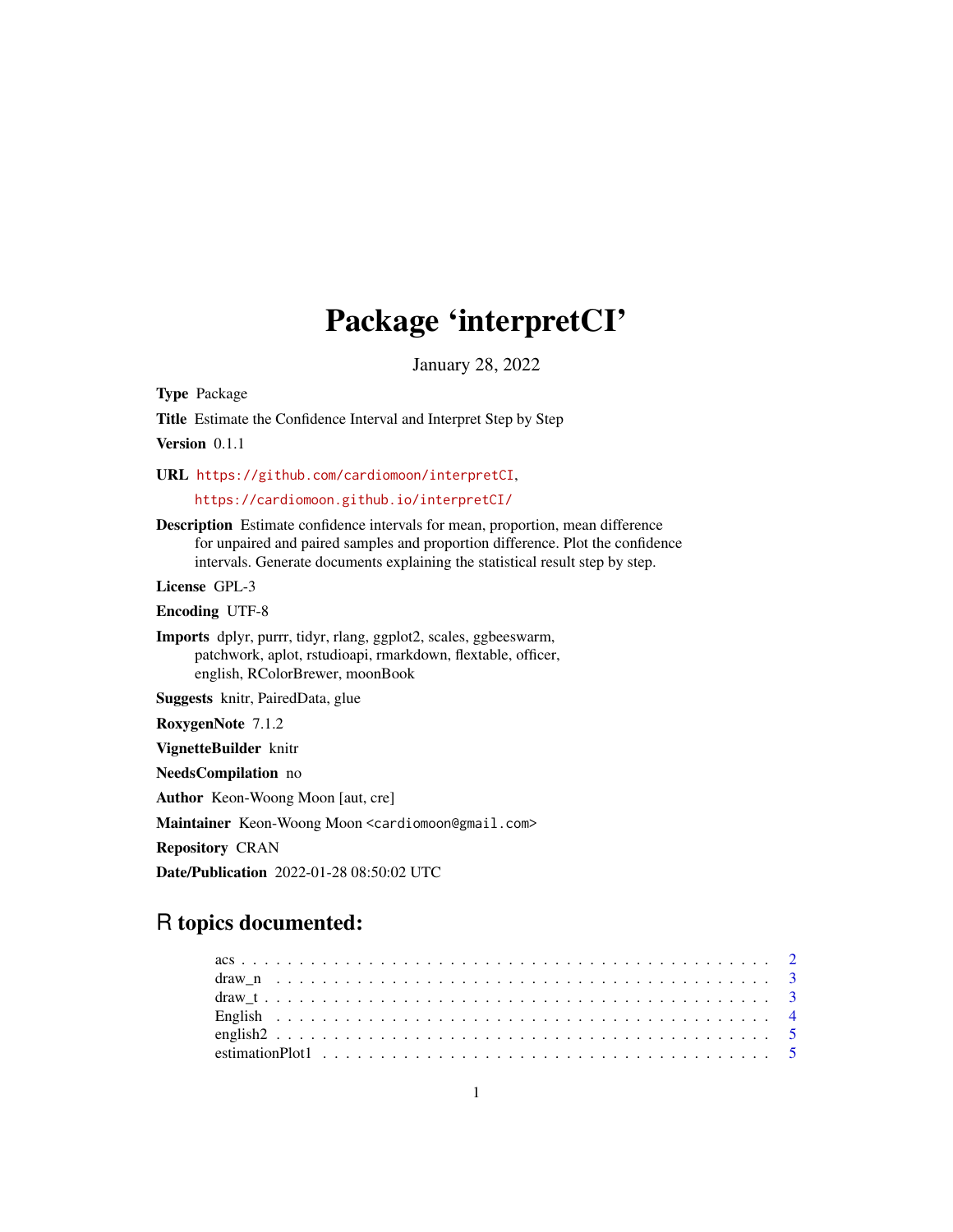<span id="page-1-0"></span>

|       | -6                        |
|-------|---------------------------|
|       | $\overline{7}$            |
|       | -7                        |
|       | $\overline{\phantom{0}}8$ |
|       | -9                        |
|       |                           |
|       |                           |
|       |                           |
|       |                           |
|       |                           |
|       |                           |
|       |                           |
|       |                           |
|       |                           |
|       |                           |
|       |                           |
|       |                           |
|       |                           |
|       |                           |
|       |                           |
|       |                           |
| Index | 23                        |

acs *Demographic data of 857 patients with ACS*

# Description

A dataset containing demographic data and laboratory data of 857 patients with acute coronary syndrome(ACS).

#### Usage

acs

# Format

An object of class data. frame with 857 rows and 17 columns.

# Examples

interpretCI::acs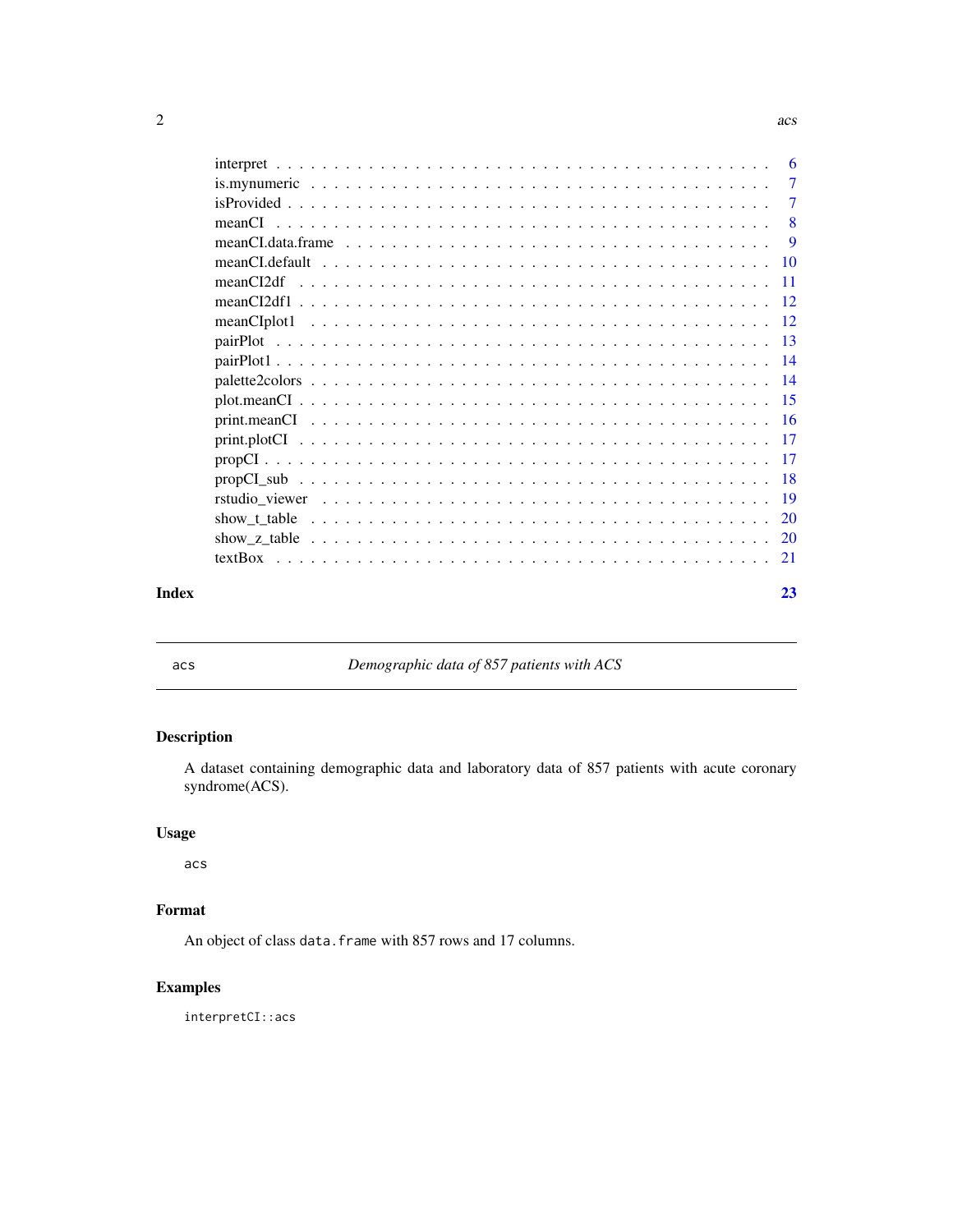<span id="page-2-0"></span>

Draw normal distribution curve

#### Usage

draw\_n(mean =  $0$ , sd = 1, z = NULL,  $p = 0.05$ , alternative = "two.sided")

#### Arguments

| mean        | vector of means                                                                                                         |
|-------------|-------------------------------------------------------------------------------------------------------------------------|
| sd          | vector of standard deviations                                                                                           |
| z           | vector of quantiles                                                                                                     |
| p           | vector of probabilities                                                                                                 |
| alternative | a character string specifying the alternative hypothesis, must be one of "two sided"<br>(default), "greater" or "less". |

#### Value

A ggplot

#### Examples

```
draw_n()
draw_n(alternative="less")
draw_n(alternative="greater")
draw_n(z=-1.75)
draw_n(z=-1.75,alternative="greater")
draw_n(z=-1.75,alternative="less")
```
#### draw\_t *Draw t distribution curve*

# Description

Draw t distribution curve

#### Usage

```
draw_t(DF = 50, t = NULL, p = 0.05, alternative = "two.sided")
```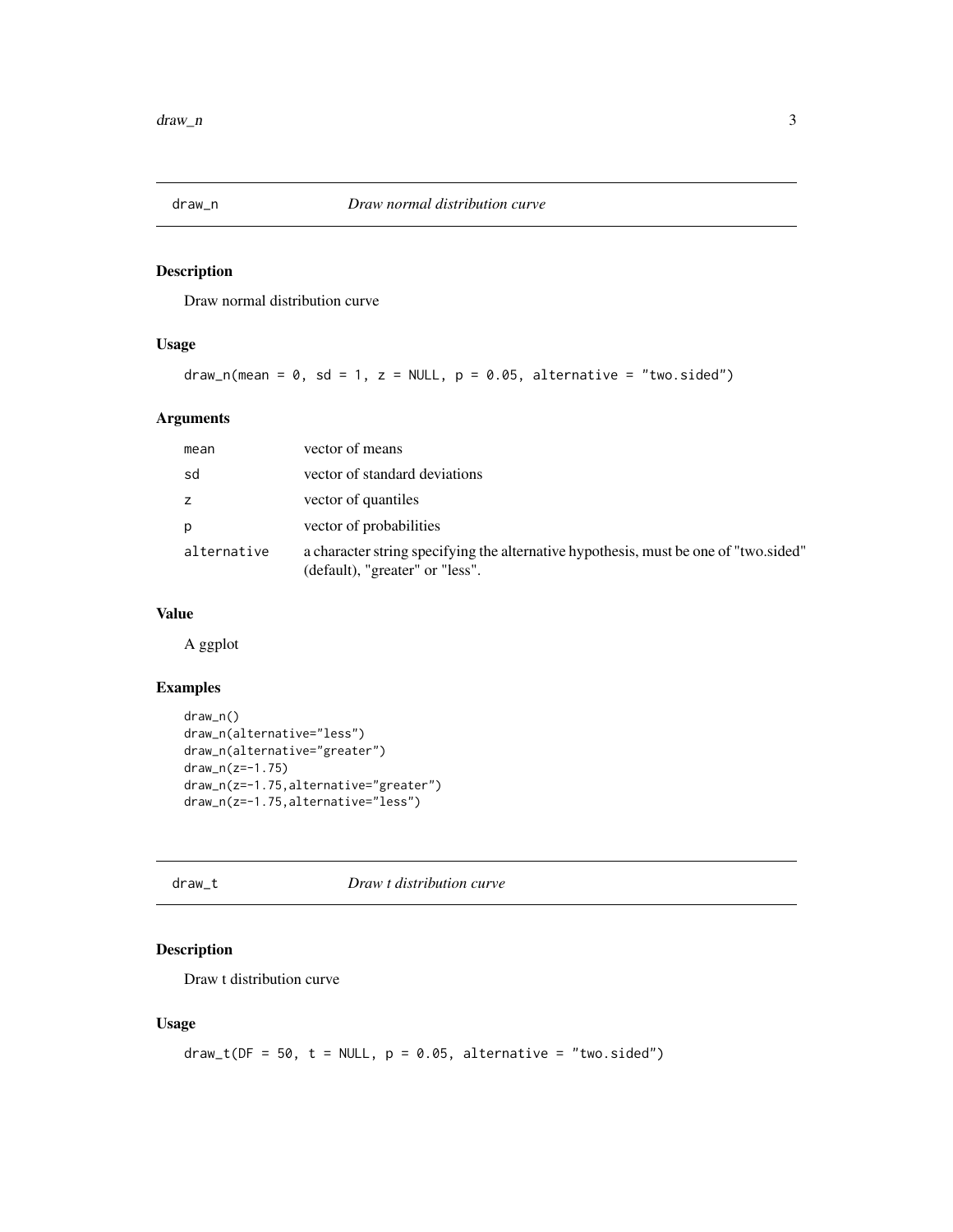<span id="page-3-0"></span>4 English

# Arguments

| DF          | numeric degree of freedom                                                                                               |
|-------------|-------------------------------------------------------------------------------------------------------------------------|
| t.          | numeric t value                                                                                                         |
| D           | numeric p value                                                                                                         |
| alternative | a character string specifying the alternative hypothesis, must be one of "two sided"<br>(default), "greater" or "less". |

# Value

A ggplot

# Examples

```
draw_t(DF=30)
draw_t(DF=20,t=2.5)
draw_t(DF=49,t=1.77)
draw_t(DF=49,p=0.005)
draw_t(DF=19,t=-0.894,alternative="less")
draw_t(DF=146,t=0.67,alternative="greater")
```

| English | Convert numeric to string with uppercase first letter |
|---------|-------------------------------------------------------|

# Description

Convert numeric to string with uppercase first letter

# Usage

English $(x, \text{ digits} = 2)$ 

# Arguments

|        | A numeric                                       |
|--------|-------------------------------------------------|
| digits | integer indicating the number of decimal places |

#### Value

A string

# Examples

English(40) English(13.1)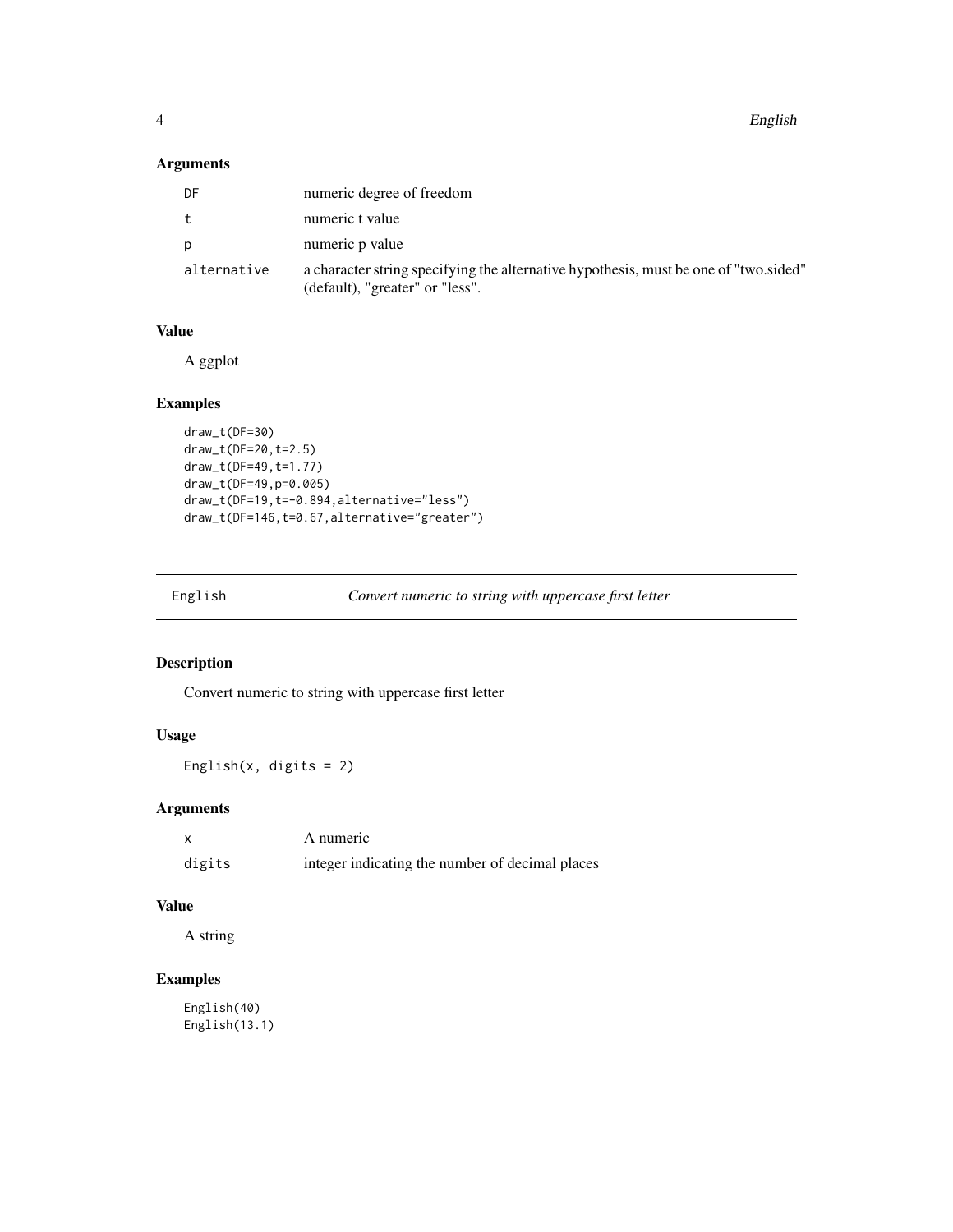<span id="page-4-0"></span>

Convert numeric to string

# Usage

english2(x, digits = 2)

#### Arguments

|        | A numeric                                       |
|--------|-------------------------------------------------|
| digits | integer indicating the number of decimal places |

# Value

A character string

# Examples

english2(45) english2(12.34)

estimationPlot1 *Draw estimation plot1*

# Description

Draw estimation plot1

#### Usage

```
estimationPlot1(x, palette = NULL)
```
# Arguments

|         | An object of class meanCI                                   |
|---------|-------------------------------------------------------------|
| palette | The name of color palette from RColorBrewer package or NULL |

#### Value

A ggplot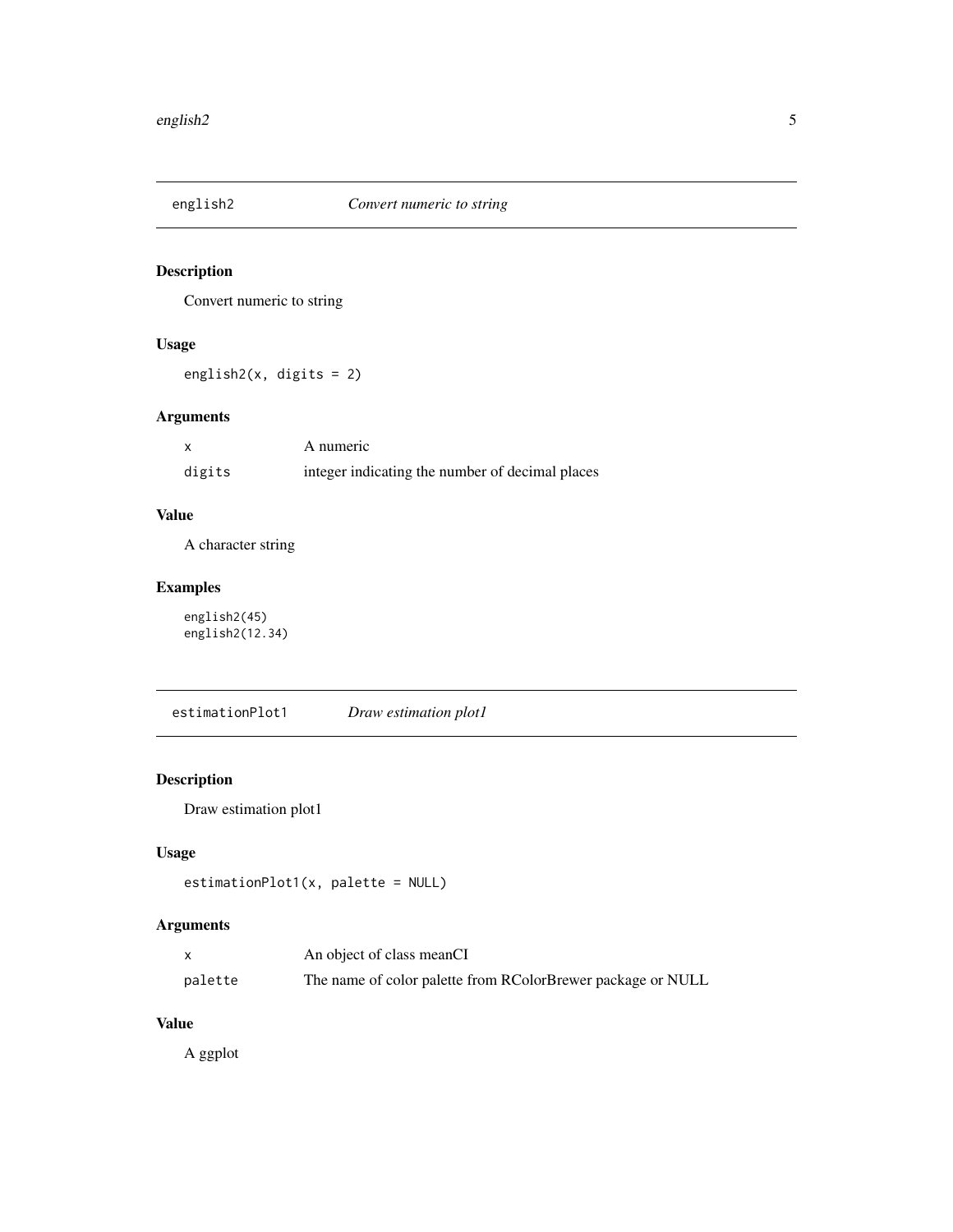6 interpret

#### Examples

```
x=meanCI(iris,Species,Sepal.Length)
estimationPlot1(x)
```
interpret *Interpret an object of meanCI*

#### Description

Interpret an object of meanCI. Render appropriate rmarkdown file to html file and show RStudio viewer or browser.

#### Usage

interpret(x, viewer = "rstudio")

#### Arguments

| x      | An object of class "meanCI"             |
|--------|-----------------------------------------|
| viewer | Character One of c("rstudio","browser") |

#### Value

No return value, called for side effect

#### Examples

```
x=meanCI(mtcars$mpg)
x=meanCI(mtcars,mpg,mu=23)
x=meanCI(n=150,m=115,s=10,alpha=0.01)
x=meanCI(n=50,m=295,s=20,mu=300)
x= meanCI(n=20,m=108,s=10,mu=110,alpha=0.01,alternative="less")
x=meanCI(n1=500,n2=1000,m1=20,s1=3,m2=15,s2=2,alpha=0.01)
x=meanCI(n1=15,n2=20,m1=1000,s1=100,m2=950,s2=90,alpha=0.1)
x=meanCI(n1=30,n2=25,m1=78,s1=10,m2=85,s2=15,mu=0,alpha=0.10)
x=meanCI(n1=100,n2=100,m1=200,s1=40,m2=190,s2=20,mu=7,alpha=0.05,alternative="greater")
x1=c(95,89,76,92,91,53,67,88,75,85,90,85,87,85,85,68,81,84,71,46,75,80)
y1=c(90,85,73,90,90,53,68,90,78,89,95,83,83,83,82,65,79,83,60,47,77,83)
x=meanCI(x=x1,y=y1,paired=TRUE,alpha=0.1,mu=0)
x=propCI(n=1600,p=0.4,alpha=0.01)
x=propCI(n=100,p=0.73,P=0.8,alpha=0.01)
x=propCI(n=100,p=0.73,P=0.8,alpha=0.05,alternative="greater")
x=propCI(n1=100,n2=200,p1=0.38,p2=0.51,alpha=0.01)
x=propCI(n1=150,n2=100,p1=0.71,p2=0.63,P=0,alternative="greater")
## Not run:
interpret(x)
interpret(x,"browser")
```
## End(Not run)

<span id="page-5-0"></span>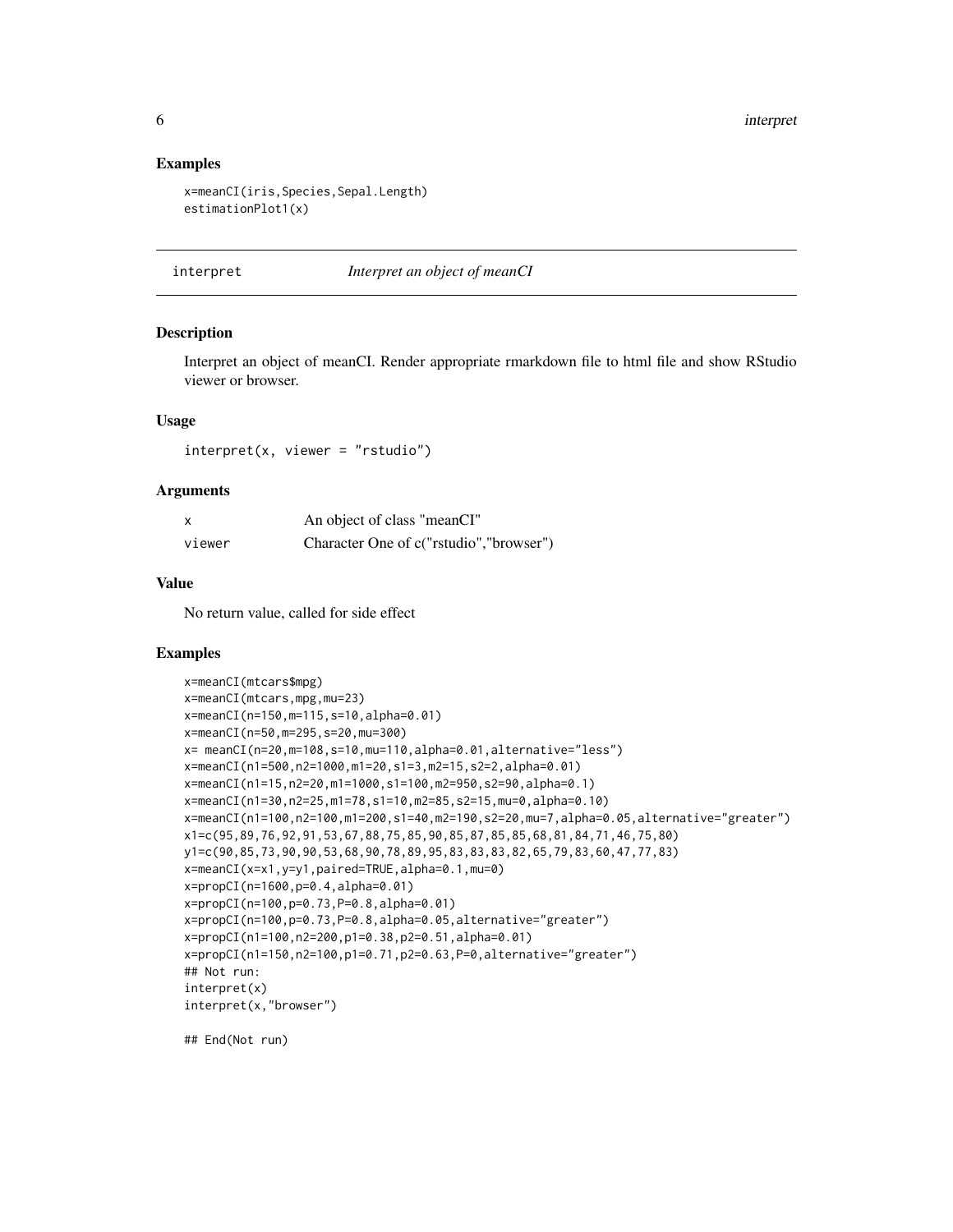<span id="page-6-0"></span>

Decide whether a vector can be treated as a numeric variable

#### Usage

is.mynumeric(x, maxy.lev = 5)

# Arguments

| $\mathsf{x}$ | A vector                                                                                                                  |
|--------------|---------------------------------------------------------------------------------------------------------------------------|
| maxy.lev     | An integer indicating the maximum number of unique values of a numeric vari-<br>able be treated as a categorical variable |

#### Value

logical

# Examples

```
x=1:5
is.mynumeric(x)
x=1:13
is.mynumeric(x)
```
isProvided *Whether the arg is provided in function call*

#### Description

Whether the arg is provided in function call

#### Usage

isProvided(x, seek = "mu")

#### Arguments

|      | An object of class "meanCI" or function call or character string |
|------|------------------------------------------------------------------|
| seek | character. Default="mu"                                          |

#### Value

logical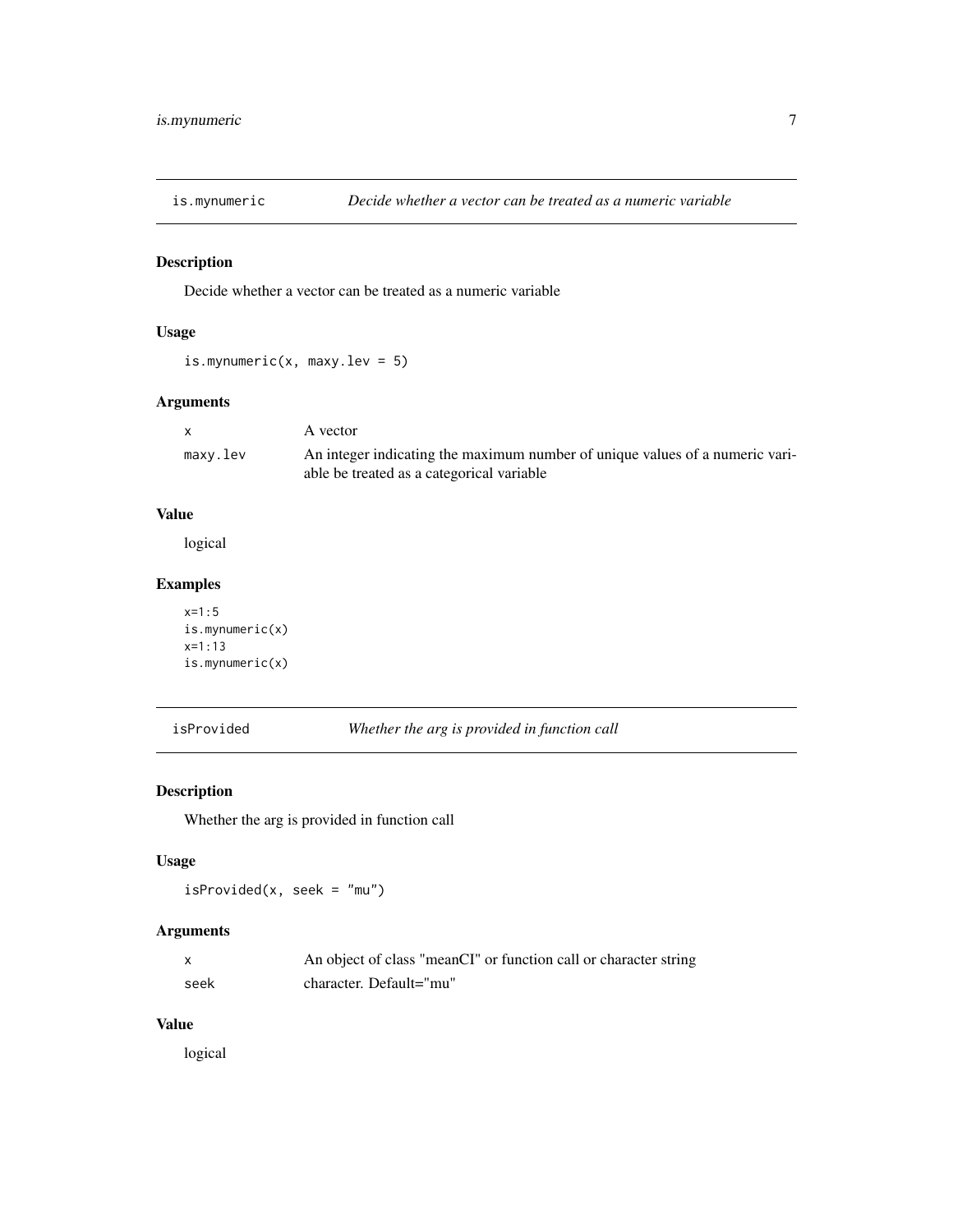#### Examples

```
x=meanCI(mtcars,am,mpg)
isProvided(x)
```
meanCI *Calculate confidence intervals of mean or difference between means*

#### **Description**

Calculate confidence intervals of mean or difference between means

#### Usage

 $meanCI(x, \ldots)$ 

#### Arguments

|                   | An object of class data.frame or vector |
|-------------------|-----------------------------------------|
| $\cdot\cdot\cdot$ | Further arguments                       |

#### Value

An object of class "meanCI" which is a list containing at least the following components:

data A tibble containing raw data or a list of numeric vector result A data.frame consist of summary statistics call the matched call attr(\*,"measure") character. One of c("mean","unpaired","paired")

#### Examples

```
meanCI(mtcars$mpg)
meanCI(n=150,m=115,s=10,alpha=0.01)
meanCI(n=50,m=295,s=20,mu=300)
meanCI(n=20,m=108,s=10,mu=110,alpha=0.01,alternative="less")
meanCI(mtcars,am,mpg)
meanCI(n1=15,n2=20,m1=1000,s1=100,m2=950,s2=90,alpha=0.1)
meanCI(n1=500,n2=1000,m1=20,s1=3,m2=15,s2=2,alpha=0.01)
meanCI(n1=30,n2=25,m1=78,s1=10,m2=85,s2=15,alpha=0.10)
meanCI(n1=100,n2=100,m1=200,s1=40,m2=190,s2=20,mu=7,alpha=0.05,alternative="greater")
x=c(3.04,2.92,2.86,1.71,3.60,3.49,3.30,2.28,3.11,2.88,2.82,2.13,2.11,3.03,3.27,2.60,3.13)
y=c(2.56,3.47,2.65,2.77,3.26,3.00,2.70,3.20,3.39,3.00,3.19,2.58,2.98)
meanCI(x=x, y=y)x=c(95,89,76,92,91,53,67,88,75,85,90,85,87,85,85,68,81,84,71,46,75,80)
y=c(90,85,73,90,90,53,68,90,78,89,95,83,83,83,82,65,79,83,60,47,77,83)
meanCI(x=x,y=y,paired=TRUE,alpha=0.1)
meanCI(10:30,1:15)
meanCI(acs,sex,age)
meanCI(iris$Sepal.Width,iris$Sepal.Length)
meanCI(iris$Sepal.Width,iris$Sepal.Length,paired=TRUE)
```
<span id="page-7-0"></span>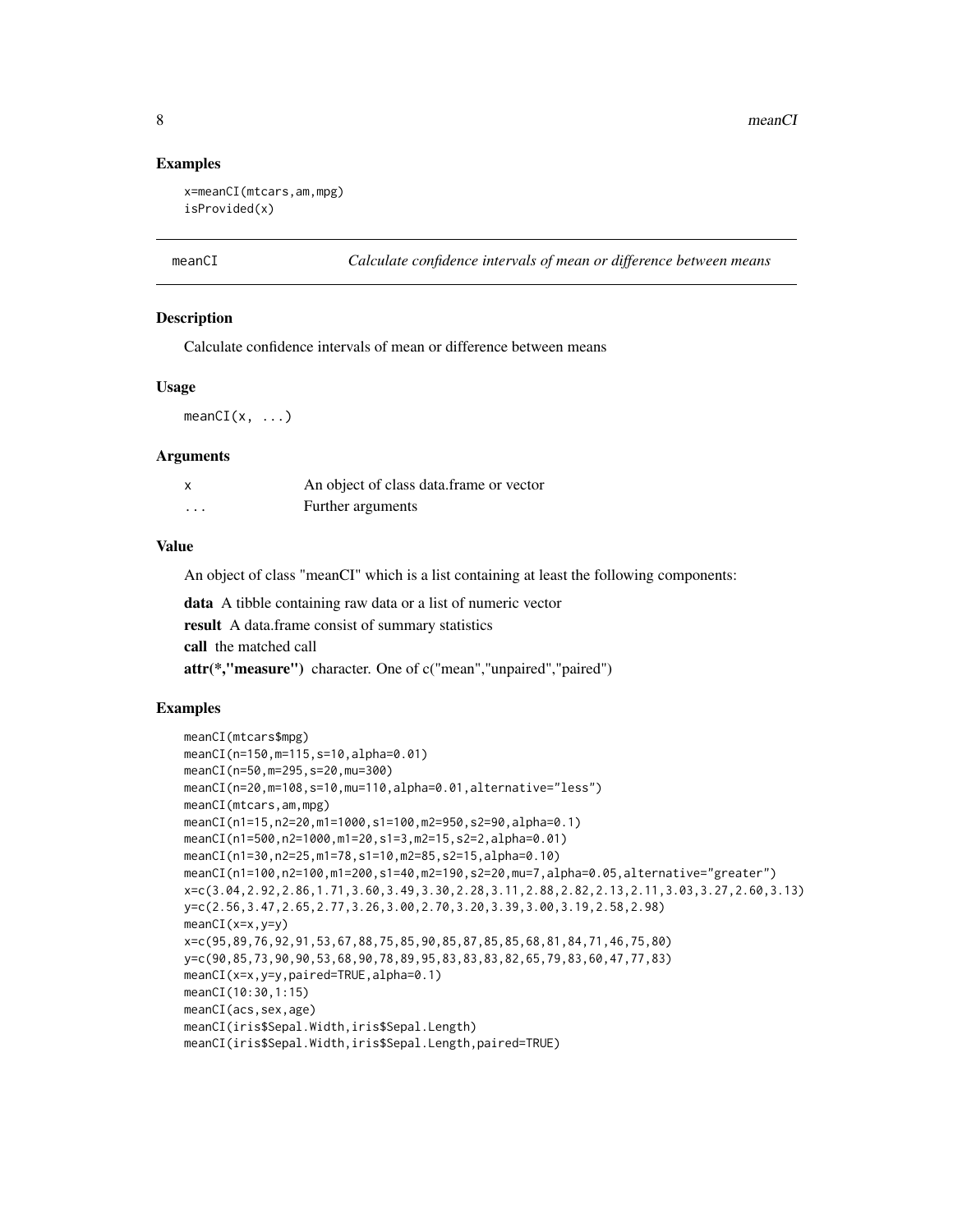<span id="page-8-0"></span>meanCI.data.frame *Calculate confidence intervals of mean or difference between means in a data.frame*

#### Description

Calculate confidence intervals of mean or difference between means in a data.frame

#### Usage

```
## S3 method for class 'data.frame'
meanCI(x, \ldots)
```

```
meanCI\_sub(data = data, x, y, group, paired = FALSE, idx = NULL, ...)
```
#### Arguments

| $\mathsf{x}$ | Name of a categorical or numeric column. If $\text{!missing}(y)$ , name of continuous<br>variable                                                                                                                                                     |
|--------------|-------------------------------------------------------------------------------------------------------------------------------------------------------------------------------------------------------------------------------------------------------|
| $\cdots$     | Further arguments to be passed to meanCI                                                                                                                                                                                                              |
| data         | A data frame                                                                                                                                                                                                                                          |
| y            | Name of a numeric column                                                                                                                                                                                                                              |
| group        | Name of categorical column                                                                                                                                                                                                                            |
| paired       | logical                                                                                                                                                                                                                                               |
| idx          | A vector containing factors or strings in the x columns. These must be quoted<br>(ie. surrounded by quotation marks). The first element will be the control group,<br>so all differences will be computed for every other group and this first group. |

#### Value

An object of class "meanCI" which is a list containing at least the following components:

data A tibble containing raw data or a list of numeric vector

result A data.frame consists of summary statistics

call the matched call

attr(\*,"measure") character. One of c("mean","unpaired","paired")

#### Methods (by generic)

• meanCI: S3 method for data.frame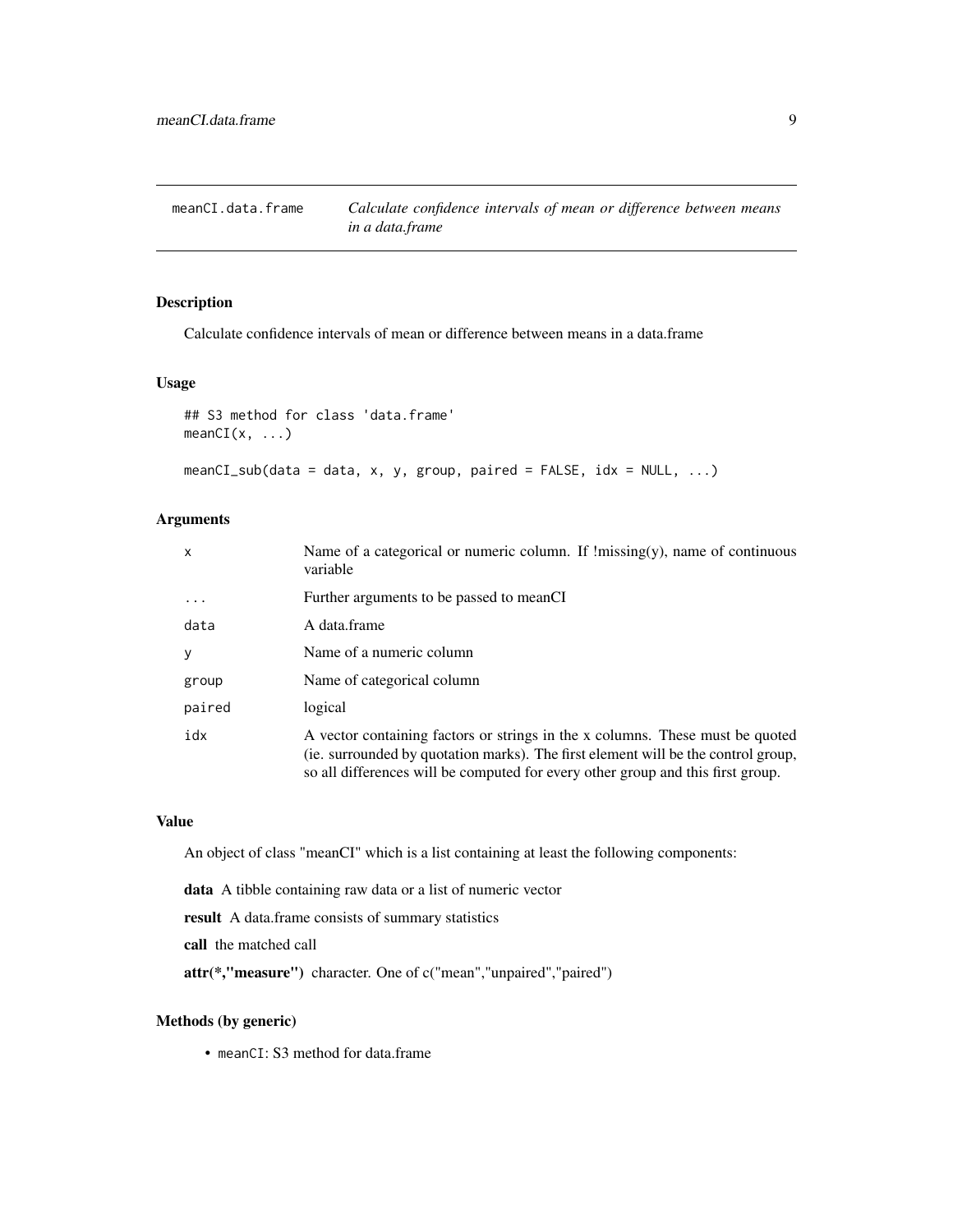# Examples

```
meanCI(acs,age)
meanCI(acs,sex,age)
meanCI(acs,Dx,age)
acs %>% select(age) %>% meanCI()
acs %>% select(sex,age) %>% meanCI()
meanCI(iris,Species,Sepal.Length)
meanCI(iris,Sepal.Width,Sepal.Length,paired=TRUE)
meanCI(iris,Sepal.Length,Sepal.Width)
iris %>% select(starts_with("Petal")) %>% meanCI(paired=TRUE)
iris %>% meanCI(paired=TRUE)
meanCI(acs,sex,age,Dx,mu=10)
acs %>% select(sex,TC,TG,HDLC) %>% meanCI(group=sex)
acs %>% select(sex,TC,TG,HDLC) %>% meanCI(sex)
iris %>% select(Species,starts_with("Sepal")) %>% meanCI(Species)
iris %>% select(Species,starts_with("Sepal")) %>% meanCI(group=Species)
```
meanCI.default *Calculate confidence intervals of mean or difference between means*

#### Description

Calculate confidence intervals of mean or difference between means

#### Usage

```
## Default S3 method:
meanCI(x, \ldots)meanCI2(
  x,
 y,
  n,
 m,
  s,
  n1,
  n2,
 m1,
 m2,
  s1,
  s2,
 mu = 0,
 paired = FALSE,
 var.equal = FALSE,
  alpha = 0.05,
 digits = 2,
  alternative = "two.sided"
)
```
<span id="page-9-0"></span>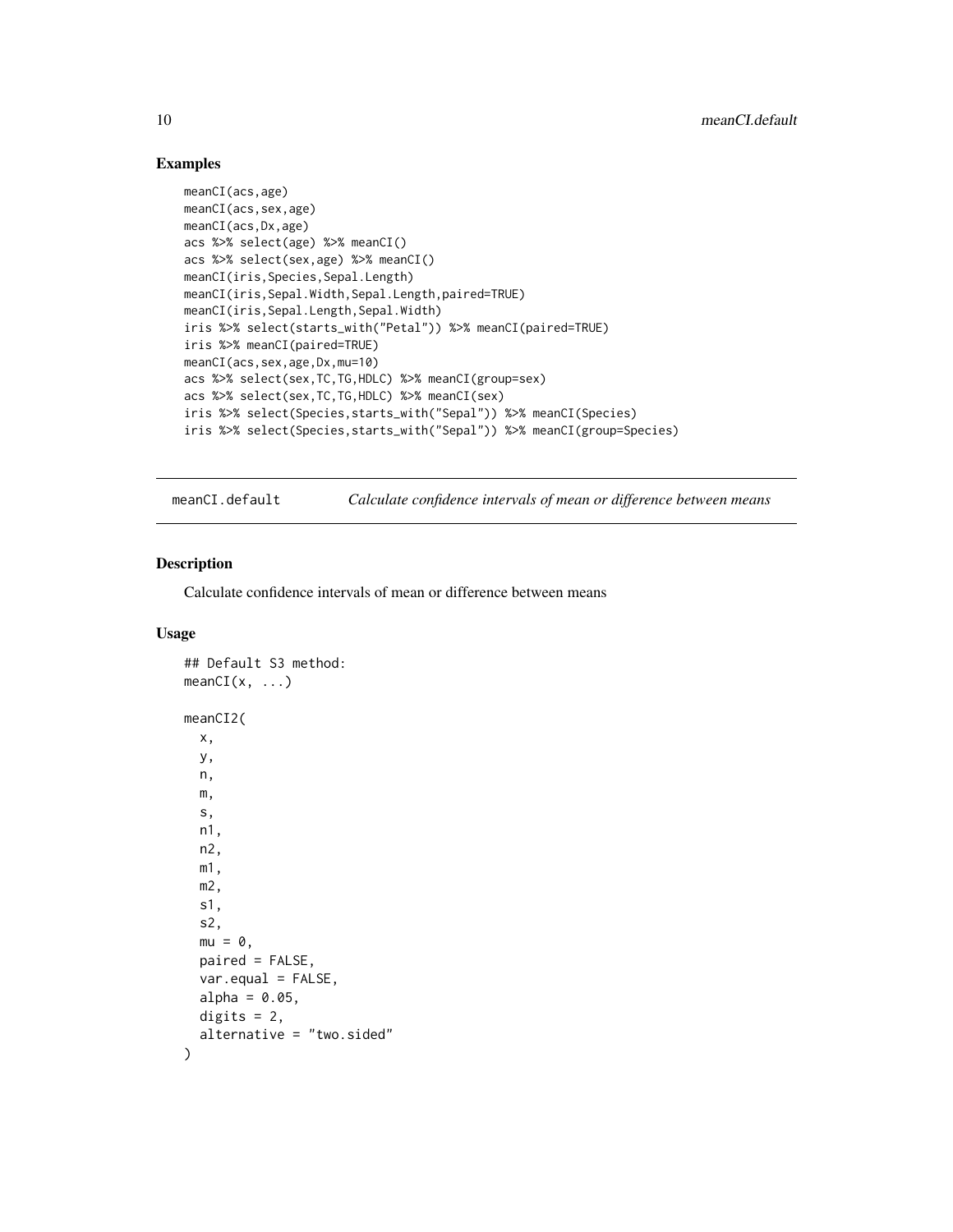#### <span id="page-10-0"></span> $meanCI2df$  11

#### Arguments

| $\mathsf{x}$ | A vector                                                                                                                |
|--------------|-------------------------------------------------------------------------------------------------------------------------|
| $\ddotsc$    | Further arguments to be passed to meanCI2                                                                               |
| У            | A vector                                                                                                                |
| n, n1, n2    | integer sample $(s)$ size                                                                                               |
| m, m1, m2    | Numeric mean value of sample(s)                                                                                         |
| s, s1, s2    | Numeric standard deviation of sample(s)                                                                                 |
| mu           | numeric hypothesized true value of mean or mean difference                                                              |
| paired       | logical If true, difference between paired sample calculated                                                            |
| var.equal    | logical If true, pooled standard deviation is used                                                                      |
| alpha        | Numeric Confidence level                                                                                                |
| digits       | integer indicating the number of decimal places                                                                         |
| alternative  | A character string specifying the alternative hypothesis, must be one of "two sided"<br>(default), "greater" or "less". |

#### Value

An object of class "meanCI" which is a list containing at least the following components:

data A tibble containing raw data or a list of numeric vector

result A data.frame containing of summary statistics

call the matched call

attr(\*,"measure") character. One of c("mean","unpaired","paired")

#### Methods (by generic)

• meanCI: Default S3 method

meanCI2df *Prepare data to plot from an object of class meanCI*

#### Description

Prepare data to plot from an object of class meanCI

# Usage

```
meanCI2df(x)
```
#### Arguments

x An object of class meanCI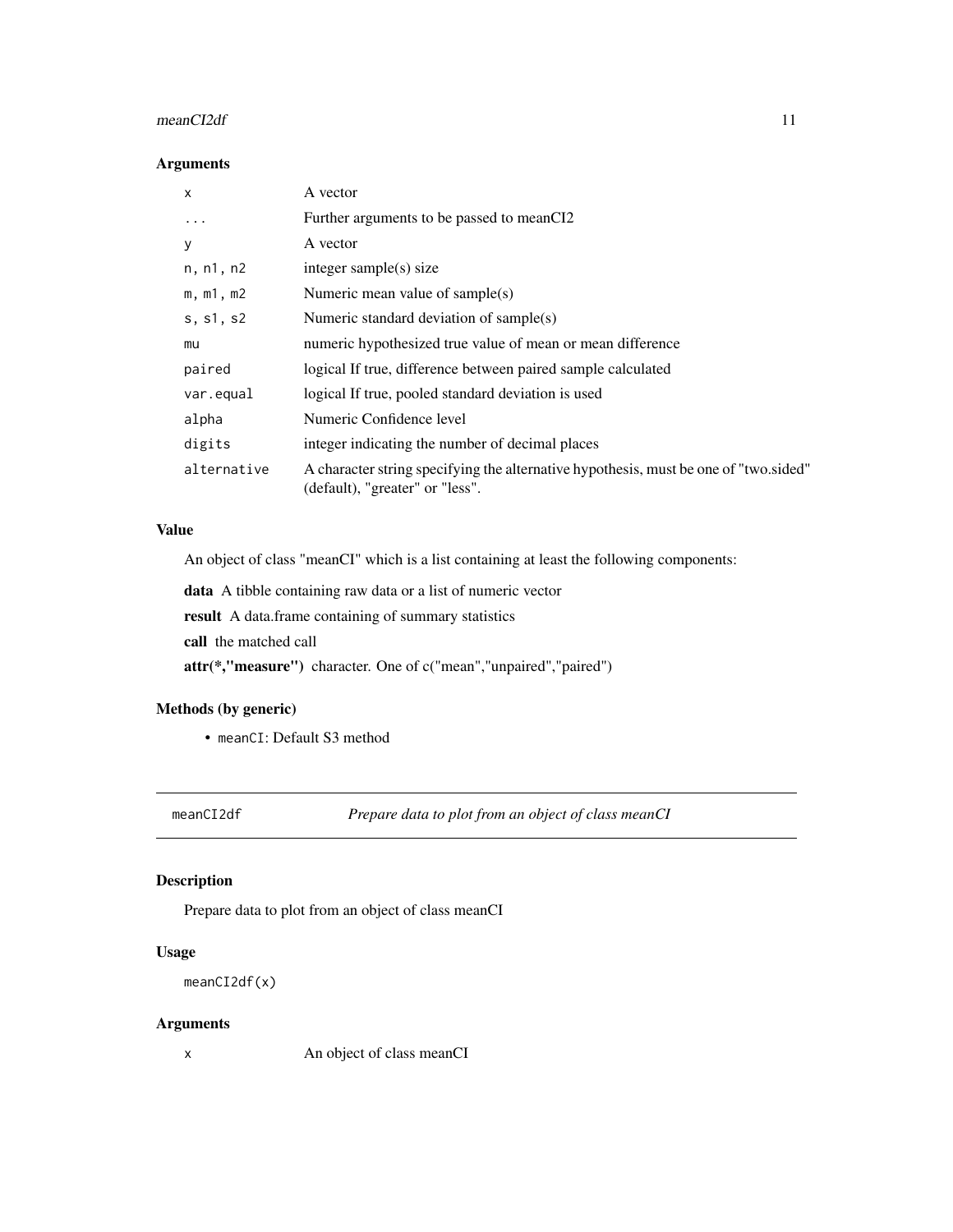#### <span id="page-11-0"></span>Value

A data.frame

# Examples

x=meanCI(acs,sex,age) meanCI2df(x)

meanCI2df1 *Extract data from an object of class meanCI*

#### Description

Extract data from an object of class meanCI

#### Usage

meanCI2df1(x)

#### Arguments

x An object of class meanCI

#### Value

A data.frame summarizing mean and confidence interval

#### Examples

```
x=meanCI(acs,sex,age)
meanCI2df1(x)
```
meanCIplot1 *Draw meanCI plot for data with single vector*

#### Description

Draw meanCI plot for data with single vector

#### Usage

```
meanCIplot1(x)
```
#### Arguments

 $x$  An object of class "meanCI" with attr $(x, "measure") == "mean"$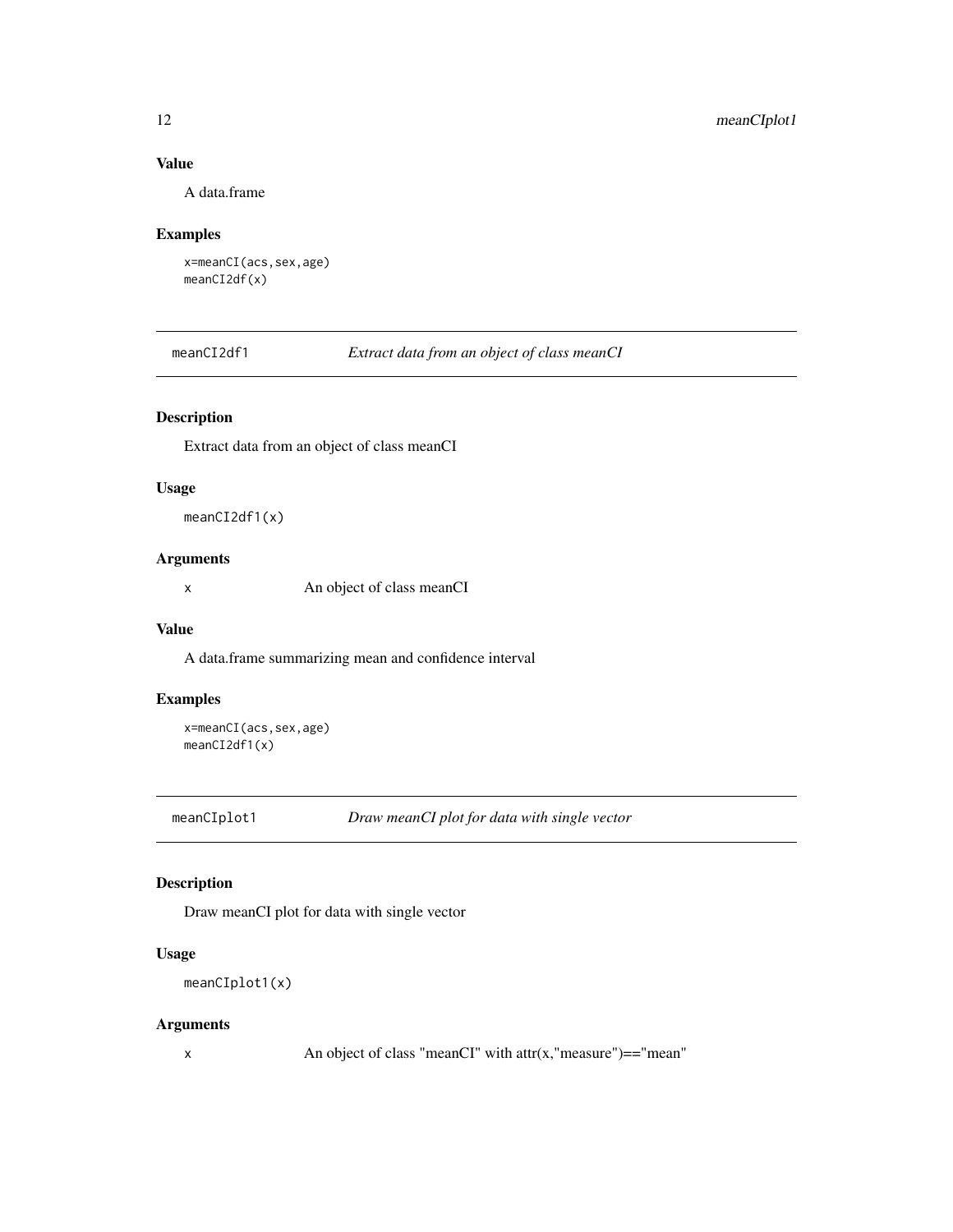#### <span id="page-12-0"></span>pairPlot that the contract of the contract of the contract of the contract of the contract of the contract of the contract of the contract of the contract of the contract of the contract of the contract of the contract of

# Value

A ggplot

# Examples

```
x=meanCI(mtcars,mpg)
meanCIplot1(x)
```
# pairPlot *Draw a pair plot with an object of class meanCI*

# Description

Draw a pair plot with an object of class meanCI

#### Usage

pairPlot(x, palette = NULL)

# Arguments

| X       | An object of class "meanCI" with $attr(x, "measure") == "paired"$ |
|---------|-------------------------------------------------------------------|
| palette | The name of color palette from RColorBrewer package or NULL       |

#### Value

A ggplot

# Examples

```
x=meanCI(iris,paired=TRUE)
pairPlot(x)
x=meanCI(iris,Petal.Width, Petal.Length,paired=TRUE)
pairPlot(x)
```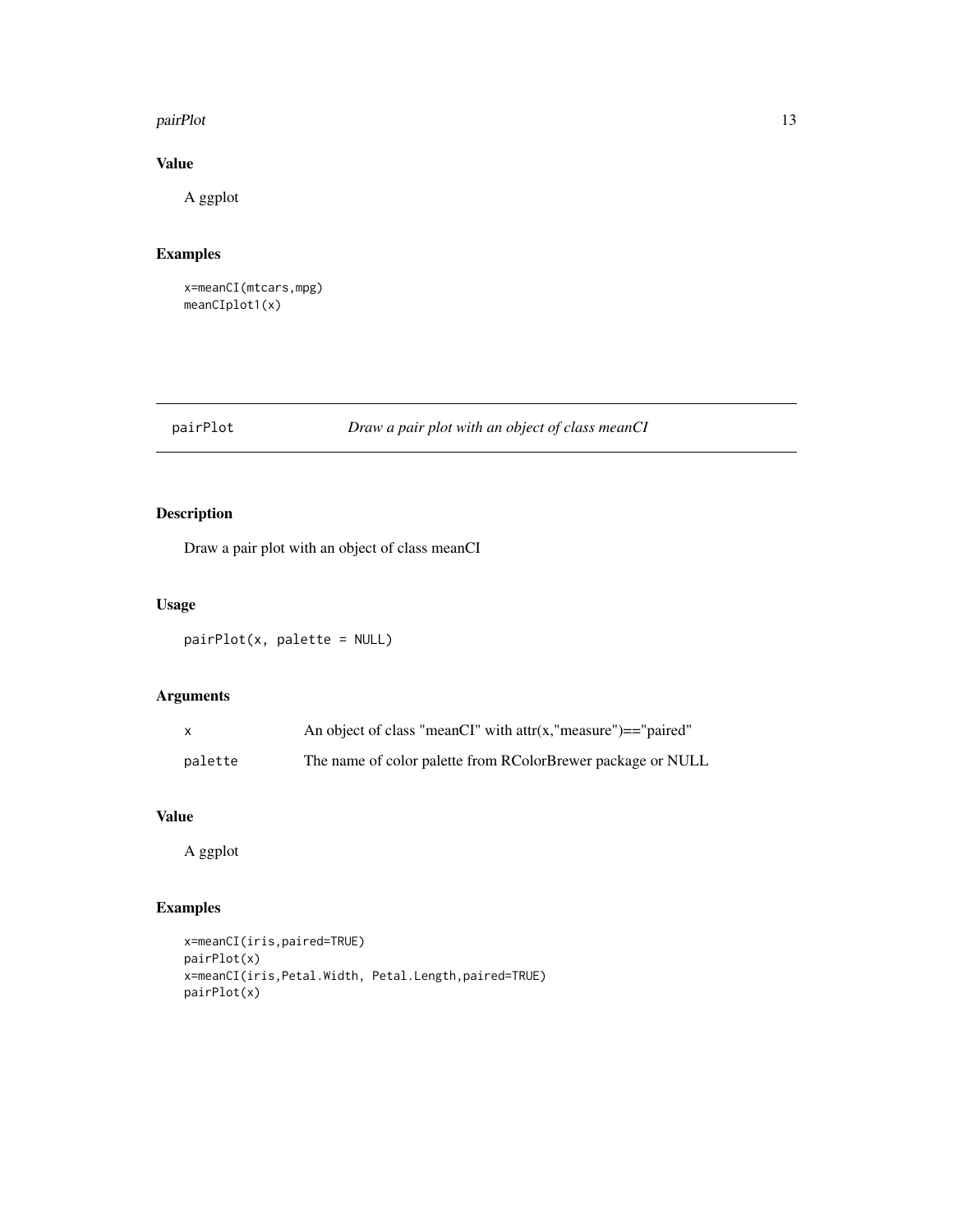<span id="page-13-0"></span>

Draw a pair plot

#### Usage

pairPlot1(data, ref = NULL, palette = NULL)

# Arguments

| data    | a data.frame                                                |
|---------|-------------------------------------------------------------|
| ref     | Numeric or NULL                                             |
| palette | The name of color palette from RColorBrewer package or NULL |

#### Value

A ggplot

#### Examples

```
x=meanCI(mtcars,paired=TRUE)
pairPlot1(x$data)
pairPlot1(x$data,ref=c(1,4,6))
pairPlot1(x$data,ref=c(1,3))
```
palette2colors *Extract hexadecimal colors from a color palette*

#### Description

Extract hexadecimal colors from a color palette

### Usage

palette2colors(name, reverse = FALSE)

#### Arguments

| name    | The name of color palette from RColorBrewer package |
|---------|-----------------------------------------------------|
| reverse | Whether or not reverse the order of colors          |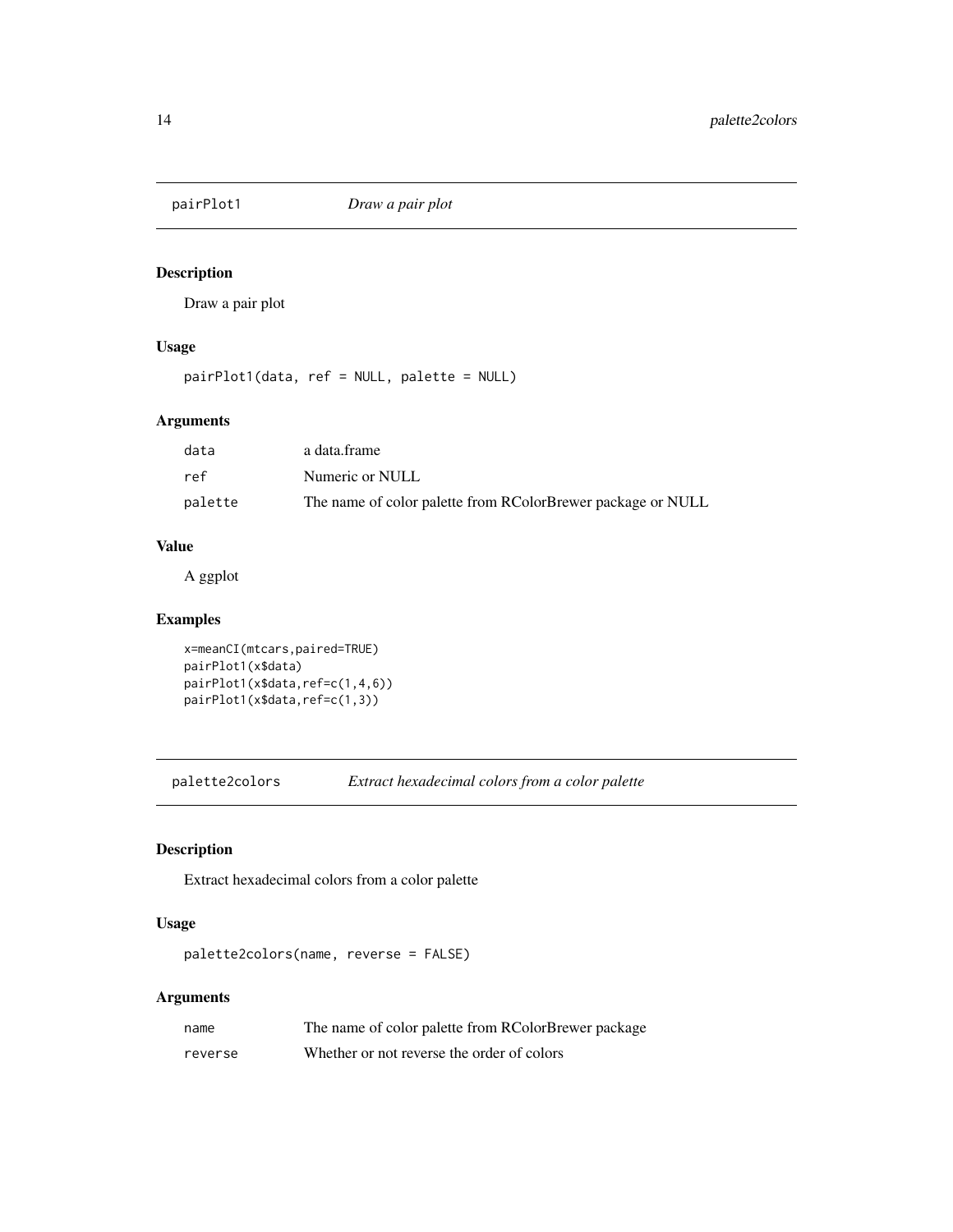#### <span id="page-14-0"></span>plot.meanCI 15

# Value

hexadecimal colors

#### Examples

palette2colors("Reds")

plot.meanCI *S3 method for an object of class "meanCI"*

#### Description

S3 method for an object of class "meanCI"

#### Usage

```
## S3 method for class 'meanCI'
plot(x, ref = "control", side = NULL, palette = NULL, ...)
```
#### Arguments

| $\mathsf{x}$ | an object of class "meanCI"                                 |
|--------------|-------------------------------------------------------------|
| ref          | string One of c("test","control").                          |
| side         | logical or NULL If true draw side by side plot              |
| palette      | The name of color palette from RColorBrewer package or NULL |
| $\ddotsc$    | Further arguments to be passed                              |

#### Value

A ggplot or an object of class "plotCI" containing at least the following components: '

p1 A ggplot p2 A ggplot side logical

#### Examples

```
meanCI(mtcars,mpg) %>% plot()
meanCI(mtcars,am,mpg) %>% plot()
meanCI(iris,Sepal.Width) %>% plot()
meanCI(iris,Sepal.Width,Sepal.Length) %>% plot()
meanCI(iris,Sepal.Width,Sepal.Length,paired=TRUE) %>% plot(palette="Dark2")
meanCI(iris,Sepal.Width,Sepal.Length) %>% plot()
meanCI(iris,Species,Sepal.Width) %>% plot(side=TRUE)
meanCI(iris,Species,Sepal.Width,mu=0.5,alternative="less") %>% plot(ref="test")
meanCI(acs,age) %>% plot()
```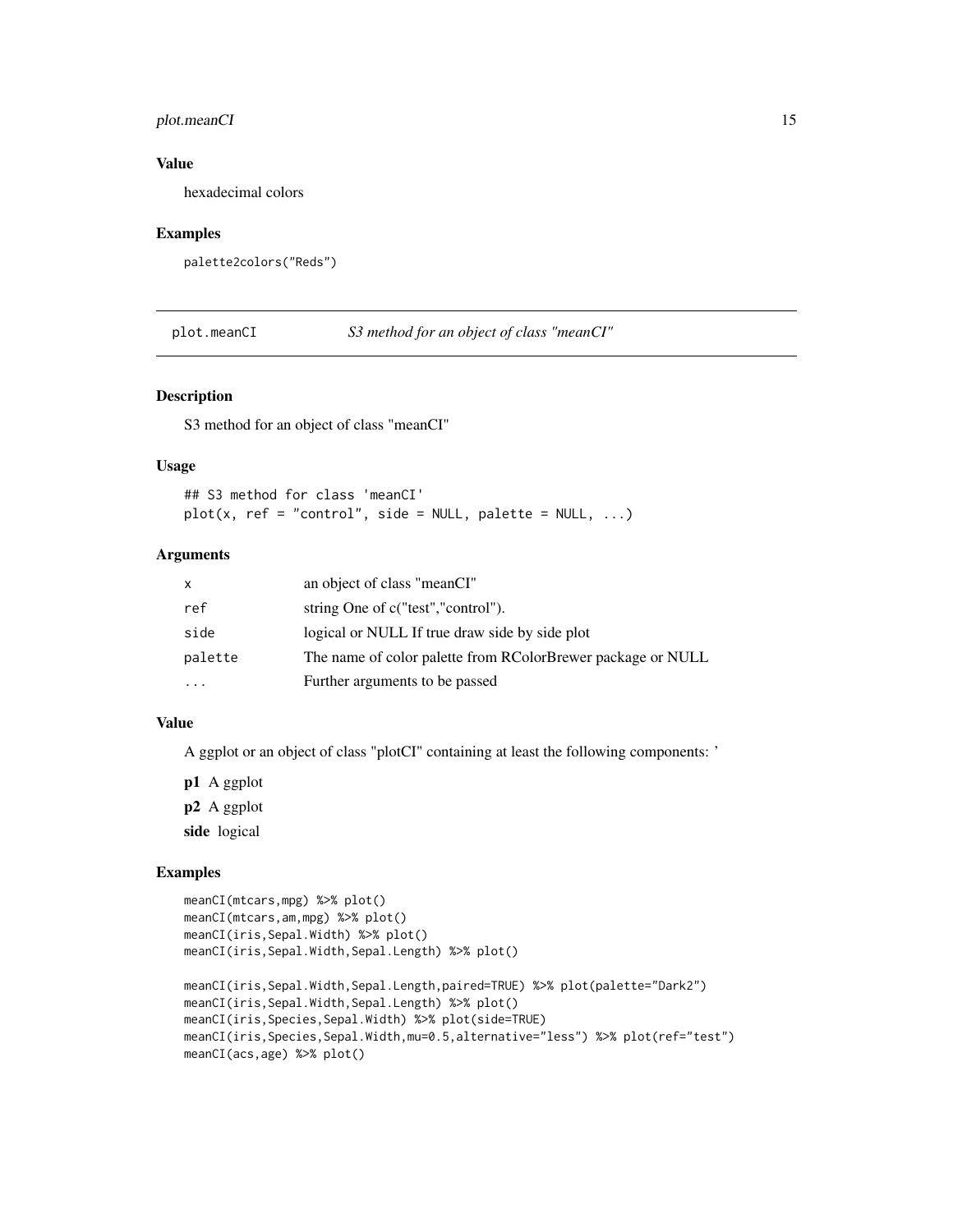```
meanCI(acs,sex,age) %>% plot()
meanCI(acs,smoking,age) %>% plot(palette="Set1")
meanCI(acs,Dx,age) %>% plot()
meanCI(acs,Dx,age,sex,mu=0) %>% plot(palette="Dark2")
x=c(95,89,76,92,91,53,67,88,75,85,90,85,87,85,85,68,81,84,71,46,75,80)
y=c(90,85,73,90,90,53,68,90,78,89,95,83,83,83,82,65,79,83,60,47,77,83)
meanCI(x=x,y=y,paired=TRUE,alpha=0.1) %>% plot()
meanCI(10:30,1:15) %>% plot()
iris %>% meanCI() %>% plot(side=TRUE)
meanCI(n=150,m=115,s=10,alpha=0.01) %>% plot()
meanCI(n1=30,n2=25,m1=78,s1=10,m2=85,s2=15,alpha=0.10) %>% plot()
data(anscombe2,package="PairedData")
meanCI(anscombe2,idx=list(c("X1","Y1"),c("X4","Y4"),c("X3","Y3"),c("X2","Y2")),
paired=TRUE,mu=0) %>% plot()
x=meanCI(anscombe2,idx=list(c("X1","X2","X3","X4"),c("Y1","Y2","Y3","Y4")),paired=TRUE,mu=0)
plot(x)
longdf=tidyr::pivot_longer(anscombe2,cols=X1:Y4)
x=meanCI(longdf,name,value,idx=list(c("X1","X2","X3","X4"),c("Y1","Y2","Y3","Y4")),paired=TRUE,mu=0)
plot(x)
acs %>% select(sex,TC,TG,HDLC) %>% meanCI(group=sex) %>% plot()
acs %>% select(sex,TC,TG,HDLC) %>% meanCI(sex) %>% plot()
```
print.meanCI *S3 method "print" for class "meanCI"*

#### Description

S3 method "print" for class "meanCI"

#### Usage

```
## S3 method for class 'meanCI'
print(x, \ldots)
```
#### Arguments

|          | An object of class "meanCI" |
|----------|-----------------------------|
| $\cdots$ | Further arguments           |

#### Value

No return value, called for side effect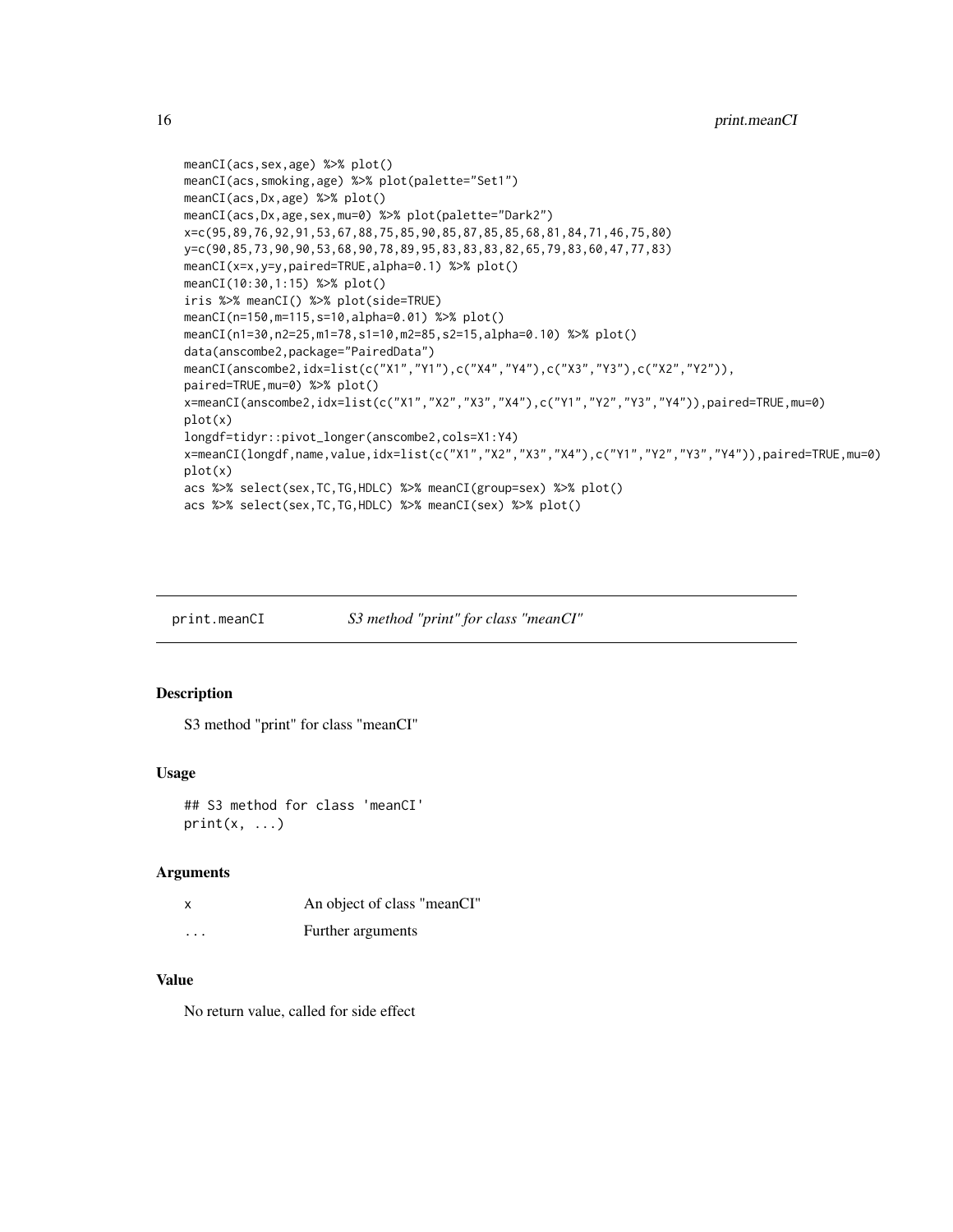<span id="page-16-0"></span>

S3 method for class plotCI

#### Usage

## S3 method for class 'plotCI'  $print(x, \ldots)$ 

# Arguments

|         | An object of class plotCI |
|---------|---------------------------|
| $\cdot$ | Further arguments         |

# Value

No return value, called for side effect

| propCI | Calculate confidence intervals of proportion or difference between |  |  |
|--------|--------------------------------------------------------------------|--|--|
|        | proportions                                                        |  |  |

# Description

Calculate confidence intervals of proportion or difference between proportions

#### Usage

propCI( x, y, n, p, n1, n2, p1, p2,  $P = 0$ , alpha =  $0.05$ , digits =  $2$ , alternative = "two.sided"  $\mathcal{L}$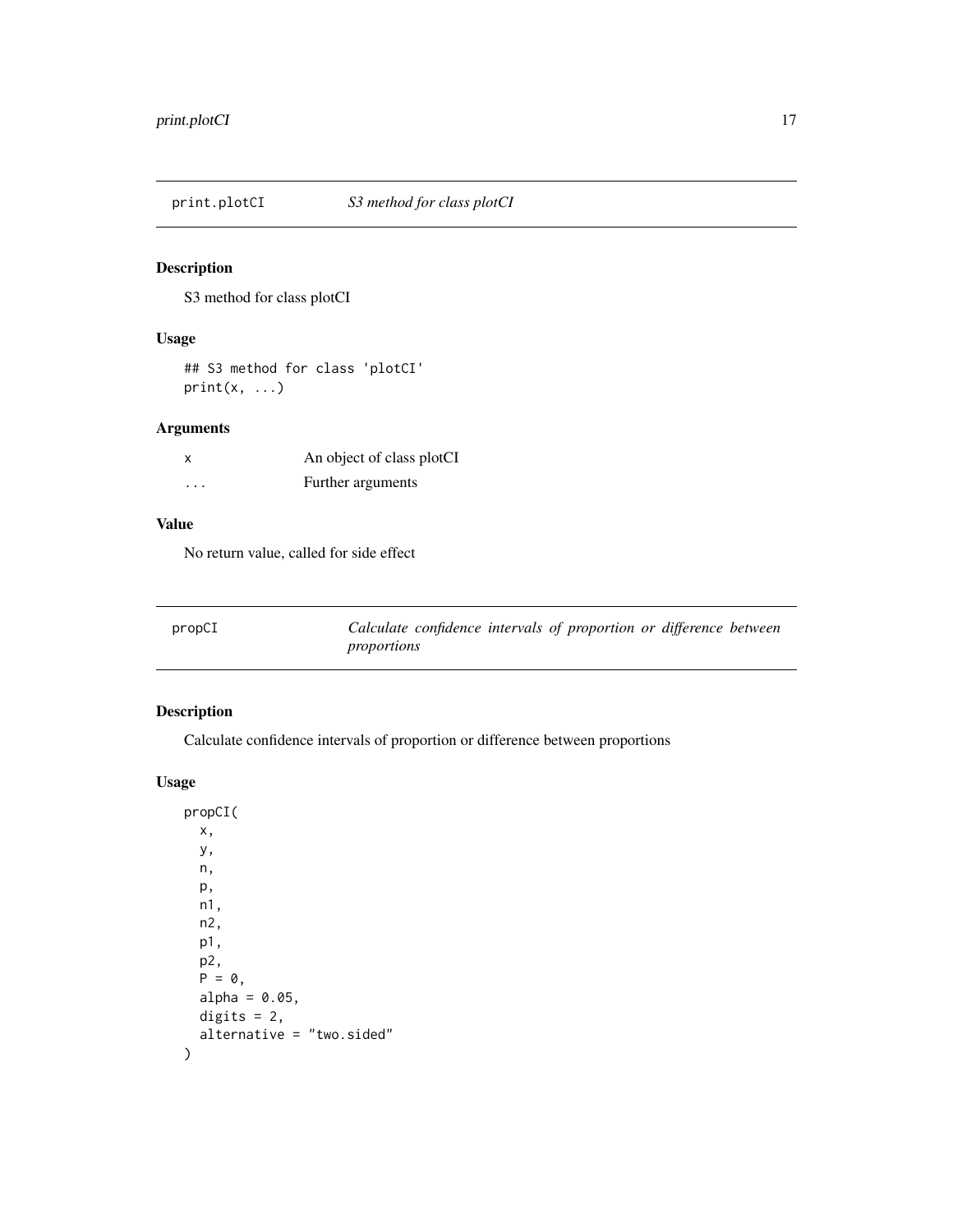#### Arguments

| x            | A vector                                                                                                                |
|--------------|-------------------------------------------------------------------------------------------------------------------------|
| v            | A vector                                                                                                                |
| n, n1, n2    | integer sample size                                                                                                     |
| p, p1, p2, P | Numeric proportion                                                                                                      |
| alpha        | numeric confidence level                                                                                                |
| digits       | integer indicating the number of decimal places                                                                         |
| alternative  | A character string specifying the alternative hypothesis, must be one of "two sided"<br>(default), "greater" or "less". |

#### Value

A list containing at least the following components:

data A tibble containing raw data or a list of numeric vector

result A data.frame consists of summary statistics

call the matched call

attr(\*,"measure") character. One of c("prop","propdiff")

#'@examples propCI(acs\$sex) propCI(acs\$sex,acs\$DM) propCI(n=1600,p=0.4,alpha=0.01) propCI(n=100,p=0.73,P=0.8,alpha=0.01) propCI(n1=400,n2=300,p1=0.4,p2=0.3,alpha=0.1) propCI(n1=100,n2=200,p1=0.38,p2=0.51,alpha=0.01) propCI(n1=100,n2=200,p1=0.38,p2=0.51,alpha=0.01,alternative="less")

| propCI_sub |                             |  | Calculate confidence intervals of proportion or difference between |  |  |
|------------|-----------------------------|--|--------------------------------------------------------------------|--|--|
|            | proportions in a data.frame |  |                                                                    |  |  |

#### Description

Calculate confidence intervals of proportion or difference between proportions in a data.frame

#### Usage

propCI\_sub(data, x, y = NULL)

#### Arguments

| data | A data.frame                                           |
|------|--------------------------------------------------------|
| x    | Character Name of a categorical column                 |
| v    | Character Optional. Name of another categorical column |

<span id="page-17-0"></span>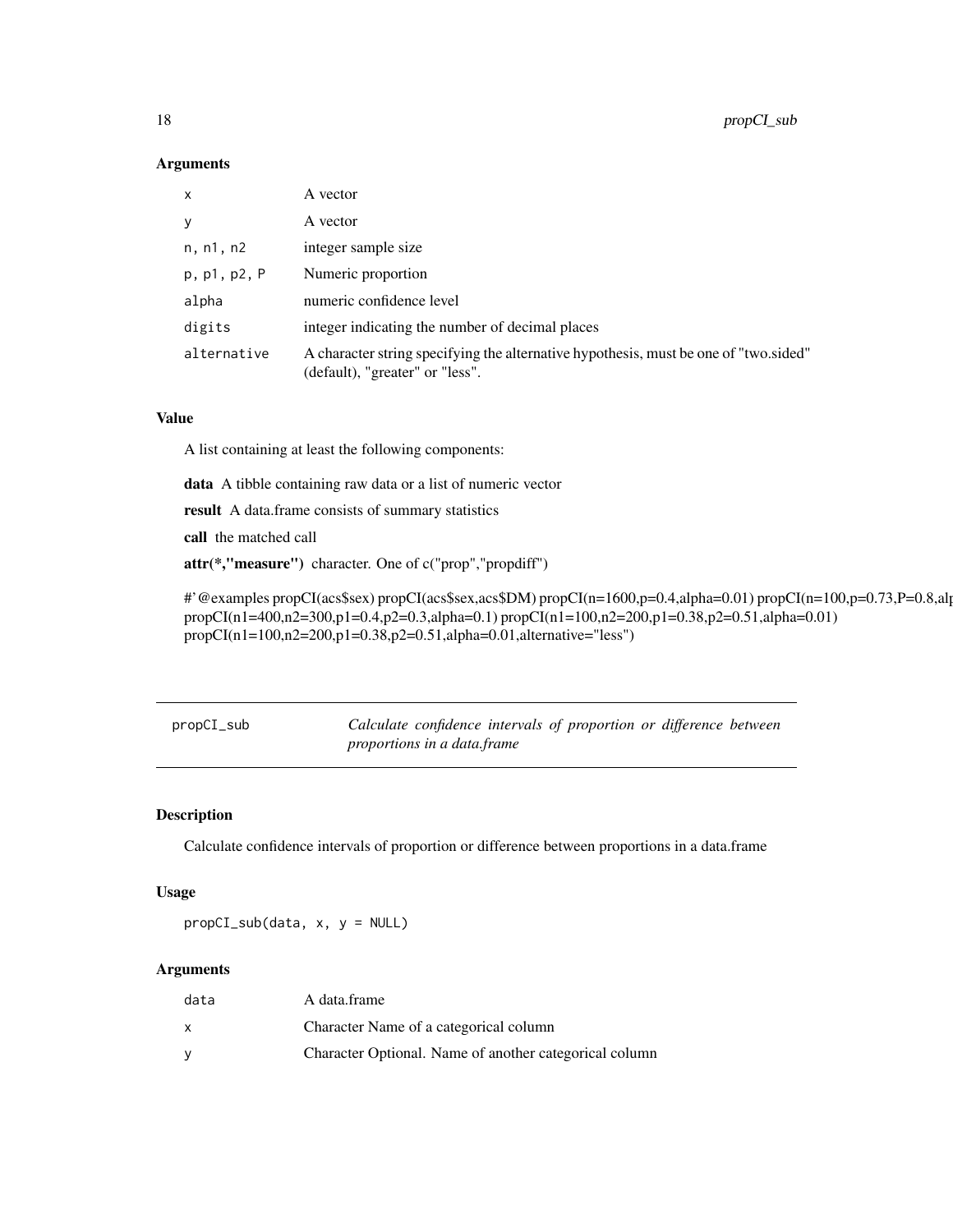<span id="page-18-0"></span>rstudio\_viewer 19

## Value

A list containing at least the following components:

data A tibble containing raw data or a list of numeric vector

result A data.frame consists of summary statistics

call the matched call

attr(\*,"measure") character. One of c("prop","propdiff")

#### Examples

```
propCI_sub(acs,"sex")
propCI_sub(acs,"sex","HBP")
```
rstudio\_viewer *Show html file in RStudio viewer or browser*

# Description

Show html file in RStudio viewer or browser

#### Usage

```
rstudio_viewer(file_name, file_path = NULL, viewer = "rstudio")
```
# Arguments

| file name | character file name                     |
|-----------|-----------------------------------------|
| file_path | character file path                     |
| viewer    | Character One of c("rstudio","browser") |

### Value

No return value, called for side effect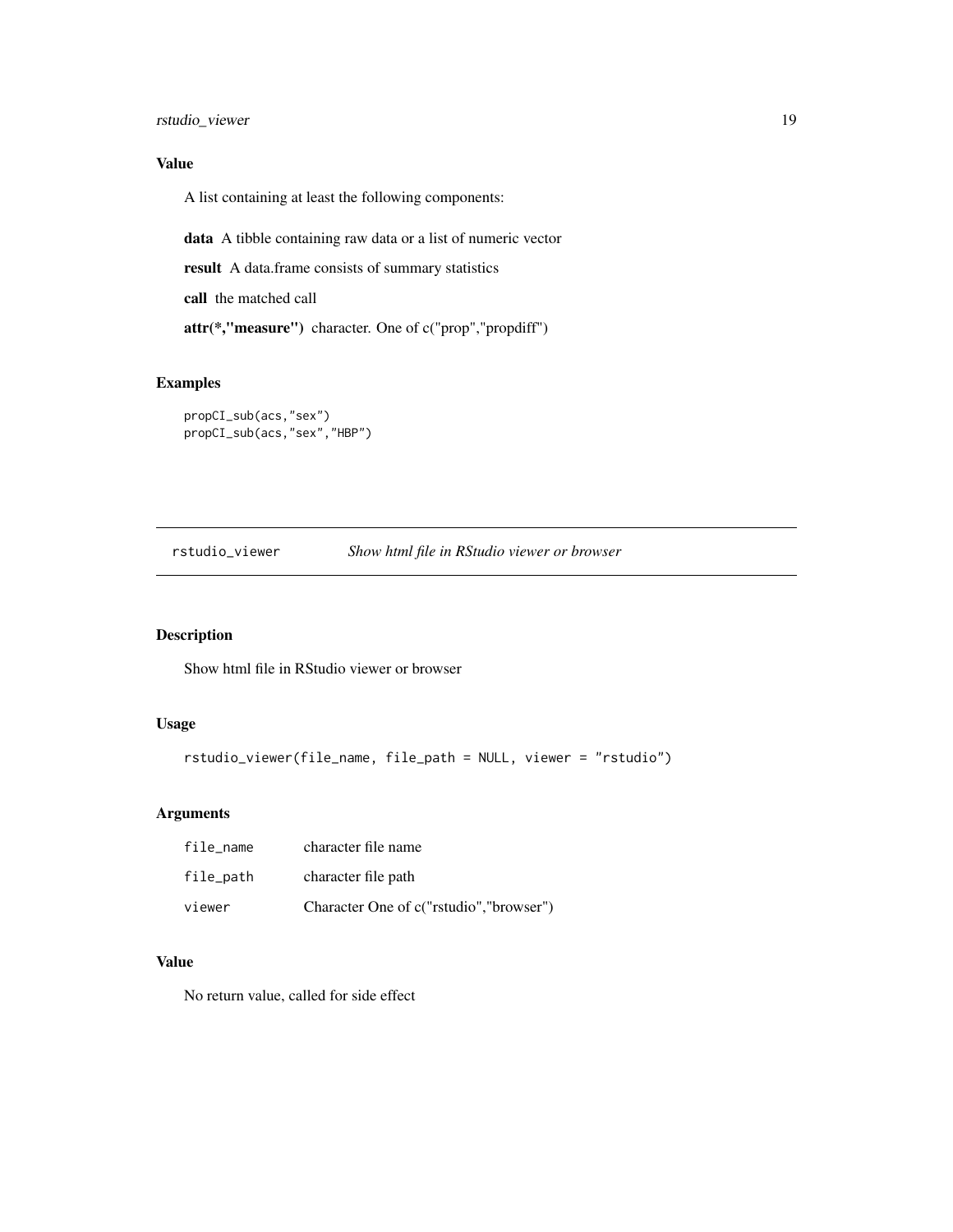<span id="page-19-0"></span>

Show t-value table

#### Usage

show\_t\_table( $DF = 20$ ,  $p = 0.05$ , alternative = "two.sided")

# Arguments

| DF          | Numeric degree of freedom                        |
|-------------|--------------------------------------------------|
| p           | Numeric probability                              |
| alternative | Character One of c("two.sided","greater","less") |

#### Value

An object of class "flextable"

#### Examples

show\_t\_table()

show\_z\_table *Show z-value table*

# Description

Show z-value table

#### Usage

show\_z\_table( $p = 0.05$ , alternative = "two.sided")

# Arguments

| D           | Numeric probability                              |
|-------------|--------------------------------------------------|
| alternative | Character One of c("two.sided","greater","less") |

#### Value

An object of class "flextable"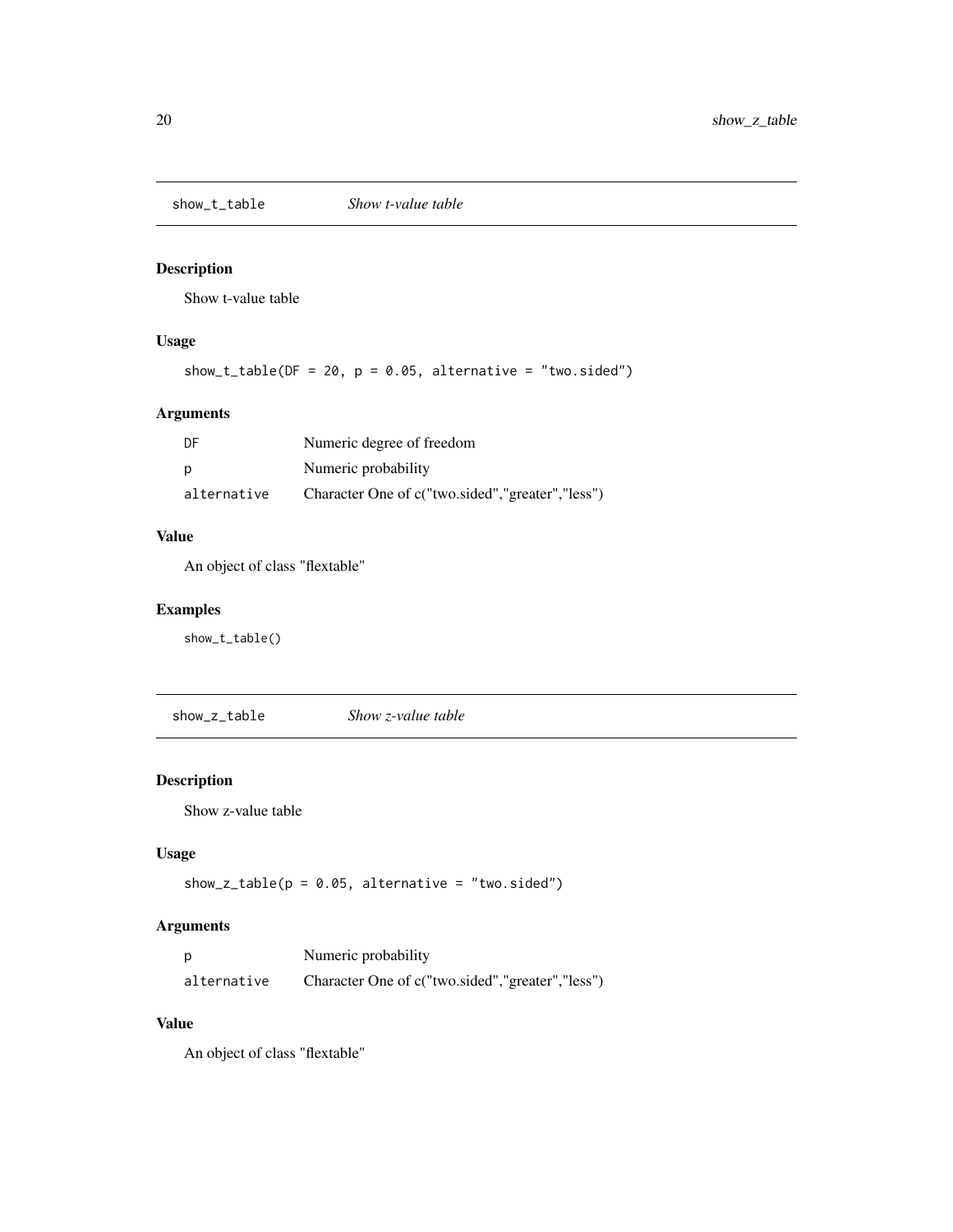#### <span id="page-20-0"></span>textBox  $21$

# Examples

```
show_z_table()
show_z_table(p=0.01)
```
textBox *Draw textbox*

# Description

Draw textbox

# Usage

```
textBox(
 string,
 color = "black",lcolor = "red",
 bg = "cornsilk",
 1wd = 1,
 width = 10,
 bold = FALSE,
  italic = FALSE,
  fontsize = 11,
  space = 1.5,
  fontname
\mathcal{L}
```
# Arguments

| string           | string              |
|------------------|---------------------|
| color            | font color          |
| lcolor           | line color          |
| bg               | background color    |
| 1 <sub>w</sub> d | numeric line width  |
| width            | numeric box width   |
| bold, italic     | logical             |
| fontsize         | numeric font size   |
| space            | space between lines |
| fontname         | name of font        |

#### Value

A flextable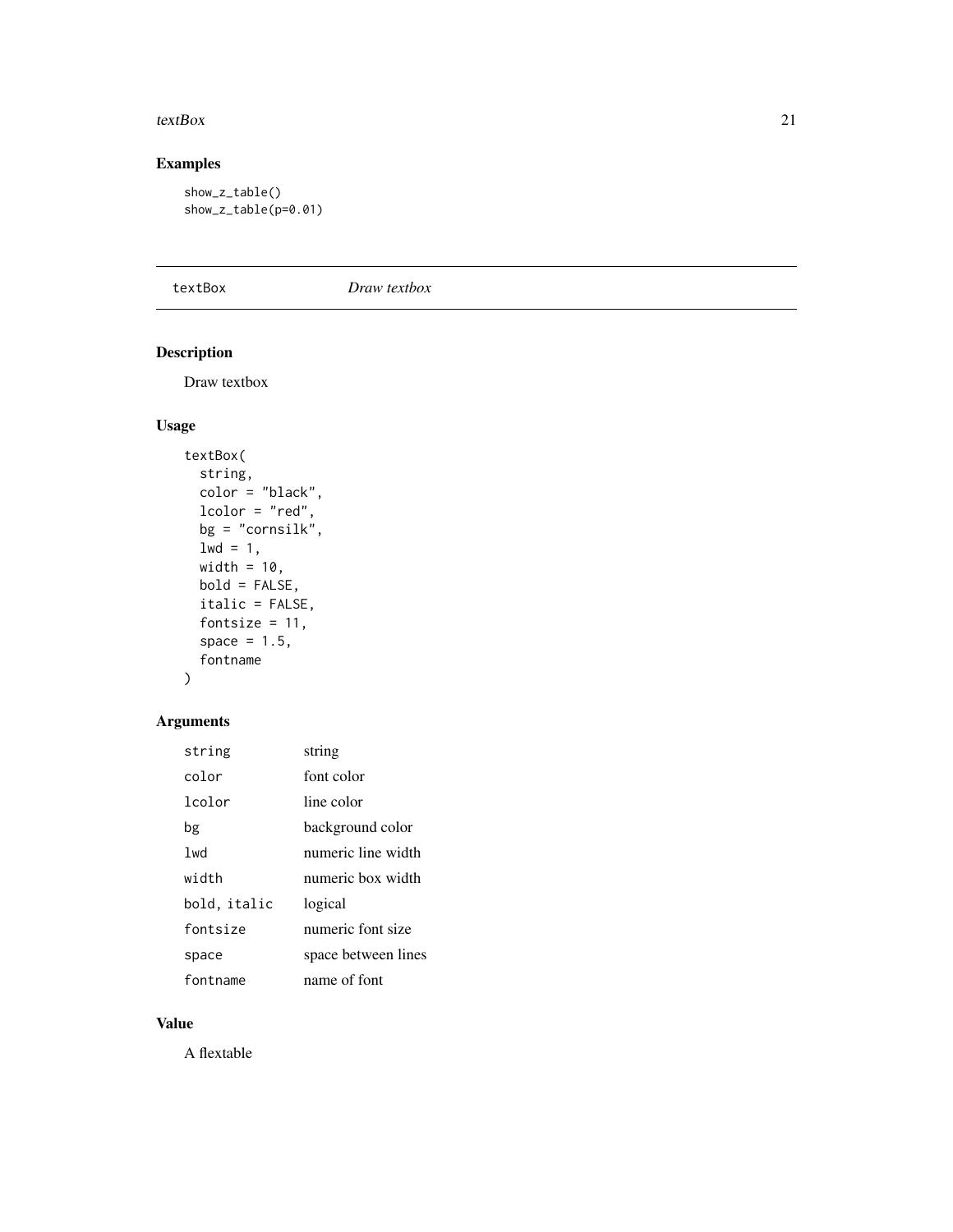22 textBox  $\sim$  textBox  $\sim$  textBox

# Examples

string="Good Morning!" textBox(string,italic=TRUE)